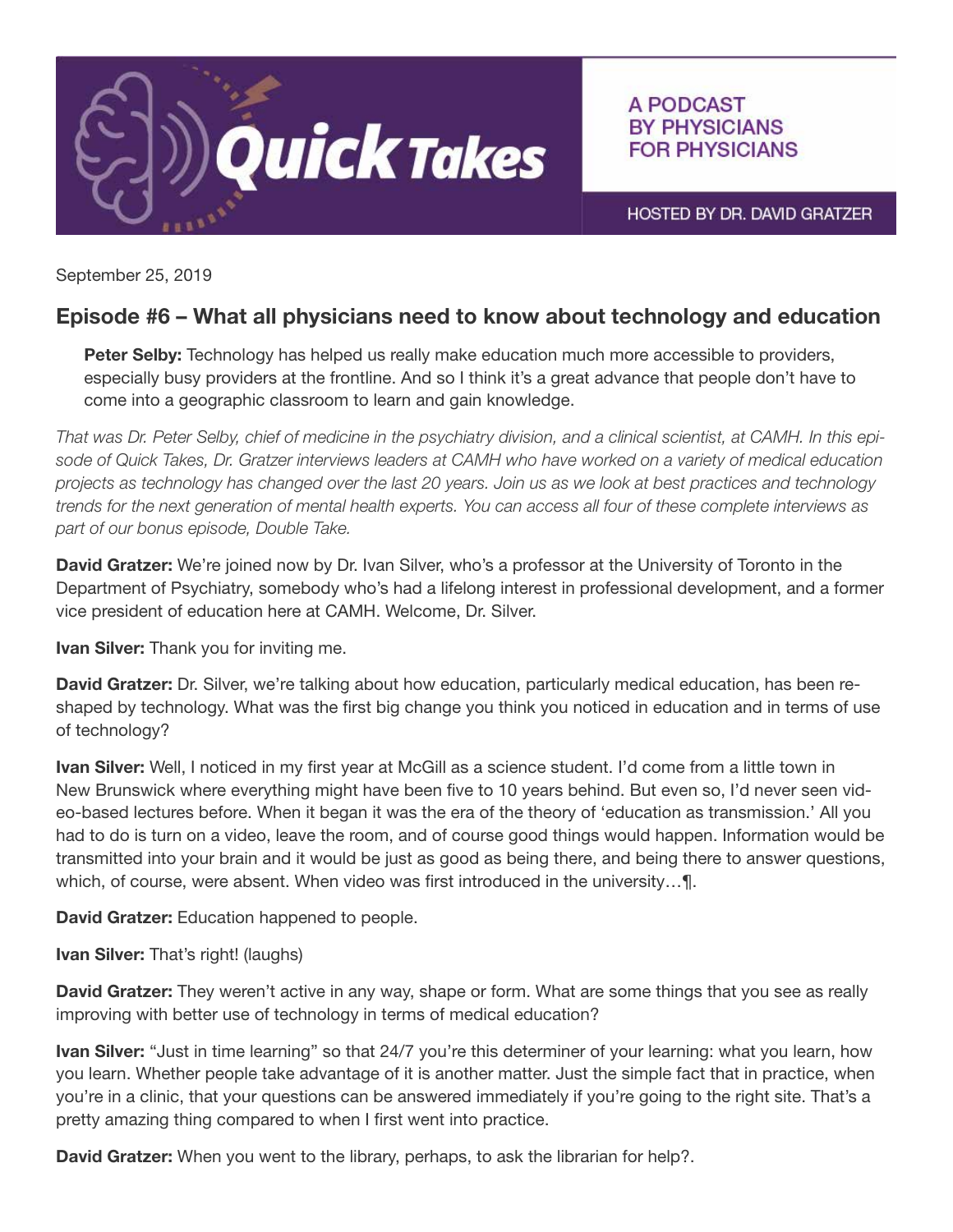Many, many hours in the library. And I still use the library, but now I've created my own digital library of evidence-based practice. I have, maybe, three hundred folders that this new information goes into. I actually read all the articles before I file them. I also have this wonderful digital file for access by the residents who train with me. In the olden days, I had five file cabinets full of these articles and many depressing days of trying to keep those up to date and throwing papers out, adding papers in, and then having to cart them around with me from job to job. And now it's all digital. It's all in folders. I can access it anywhere in the world. It's a wonderful feeling. So if you don't know the answer to something, you know it's pretty close to you, if you know where to look. I'm not sure we're there yet, in psychiatry, in having that kind of useful information to make it really "just for me learning." I think "just in time" is here, but "just for me" I don't think has arrived yet.

David Gratzer: We're now speaking with Dr. Peter Selby, who's a physician here at the Centre for Addiction and Mental Health in Toronto, and he's also Chief of Medicine in psychiatry. Welcome, Dr. Selby.

## Peter Selby: Thank you.

David Gratzer: What is something that we might worry about in the current state of using technology in education?

Peter Selby: The biggest risk is self study without actual demonstration of performance. And I think that's the challenge. The bulk of things I see online do not actually test the person for performance.

David Gratzer: You've been involved in many education projects over the years and have had education leadership positions as well. What's an education project you're particularly proud of?

Peter Selby: So the TEACH project was essentially started to create capacity for different healthcare providers to deal with the number one addiction in Canada, which is tobacco addiction. There was a gap, so we identified the gap. We identified the need and we created this course that had core course that lasted 18 hours, so to speak. And then we added additional hours to create a certificate for 40 hours.

**David Gratzer:** How many people have gone through the course?

Peter Selby: Fifty-five hundred.

David Gratzer: Fifty-five hundred. Right across the province?

Peter Selby: Across the province. And because it's now online, it's an online course, we're getting people from different parts of the country. So this ecosystem that has developed around the course has been a really interesting way to move the needle forward.

**David Gratzer:** Can you give a story about how TEACH has been successful?

Peter Selby: When the Syrian refugees arrived in Toronto nobody realized that they smoked. Much of their money was going towards cigarettes and there was no assistance to help them quit smoking. The problem was they mostly spoke Arabic and there wasn't a lot of support. So through this community of practice we created an Arabic resource that was then enabled and now can be used anywhere in the province when anybody is doing smoking cessation with Arabic-speaking refugees, even if they are not native Arabic speakers. Because with this mechanism, we were able to engage an Arabic-speaking physician to create the content and the technology has allowed us to move. That's the impact of this. It is really an important way for us to look at, that our education is speaking to the issues of disparity of how this tobacco addiction epidemic has affected our populations. And part of this is, you design for the most vulnerable, you'll end up designing for everybody.

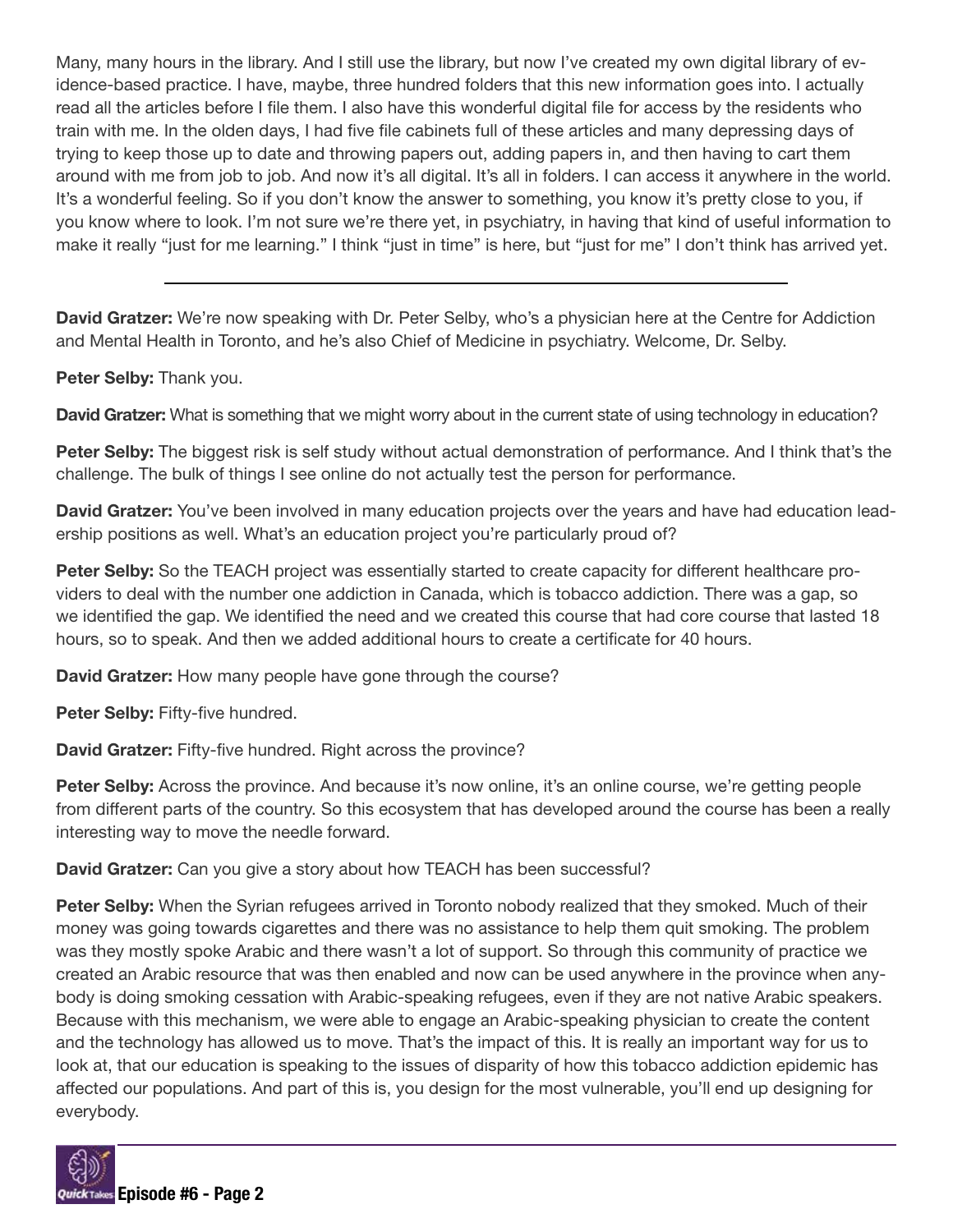David Gratzer: Joining us now on Quick Takes is Sanjeev Sockalingam, who is a psychiatrist, Vice President of Education here at CAMH, and recently he became a full professor at the University of Toronto. Doctor, we're talking about technology in medical education. How are things likely to change moving forward?

Sanjeev Sockalingam: If I recall back, things like CD-ROMs and multimedia, were probably kind of the foray of technology in education and medical education. The we went to e-learning as the Holy Grail for medical education.

David Gratzer: Wait, we're not using CDs anymore?

Sanjeev Sockalingam: Well, some of us may be...

David Gratzer: No names?

## Sanjeev Sockalingam: No names! (laughs)

Sanjeev Sockalingam: I do think that what excites me is the possibility of using these technologies in a way that might make it more accessible for individuals. We have many of those traditional kind of methods of teaching where people come to conferences, come to classrooms, they have the sage on the stage who provides that wisdom. You know, we've moved the bar in terms of using more interactive evidence-based longitudinal kinds of programs and seminars. But I do think there's unique opportunities to bring education technology to the forefront across that learner continuum. So some specific examples are things that are currently available, like synchronous types of training where people come together in learning communities or in online videoconferencing. So this allows people in their breaks to dial into those networks and have an opportunity to share best practices, cases, and have that truly workplace-based kind of moment with their community of practice. Echo is one program like that that is being provincially launched here at CAMH. So that's an opportunity. I do think things like virtual reality and online simulations, as they become more cost effective, more accessible, more open source, that there'll be more opportunities to be creative about it and use it in day-today education. Probably the other component, to me, is how academic organizations and hospitals use data and information that are collected in electronic health records. Or, dare I say the c-word, which is competency based education. That, as we think about implementation of these programs, there's a large amounts of data being collected about learners in their assessment contexts. With artificial intelligence and machine learning can we use that data to inform future learning? Learning improvements? Insight (give feedback) in a more readily available manner to our practicing clinicians and our trainees?

David Gratzer: We're joined now by Dr. David Goldbloom, who is a senior medical adviser here at CAMH. And he's been very much involved in education and technology through his career, which includes time as Physician in Chief here at CAMH. Dr. Goldbloom, welcome.

David Goldbloom: Thank you. Nice to be here.

David Gratzer: Dr. Goldbloom, we've had an animated discussion talking about the past, present and future of technology and medical education. Let's put you on the spot. You see the field of psychiatry dramatically changing in the coming years. John Torous has a paper recently published looking at patients who use a mental health clinic in the Boston area. Patients 26 and under, something like 100 percent of them, have downloaded a mental health app. It's a different world.